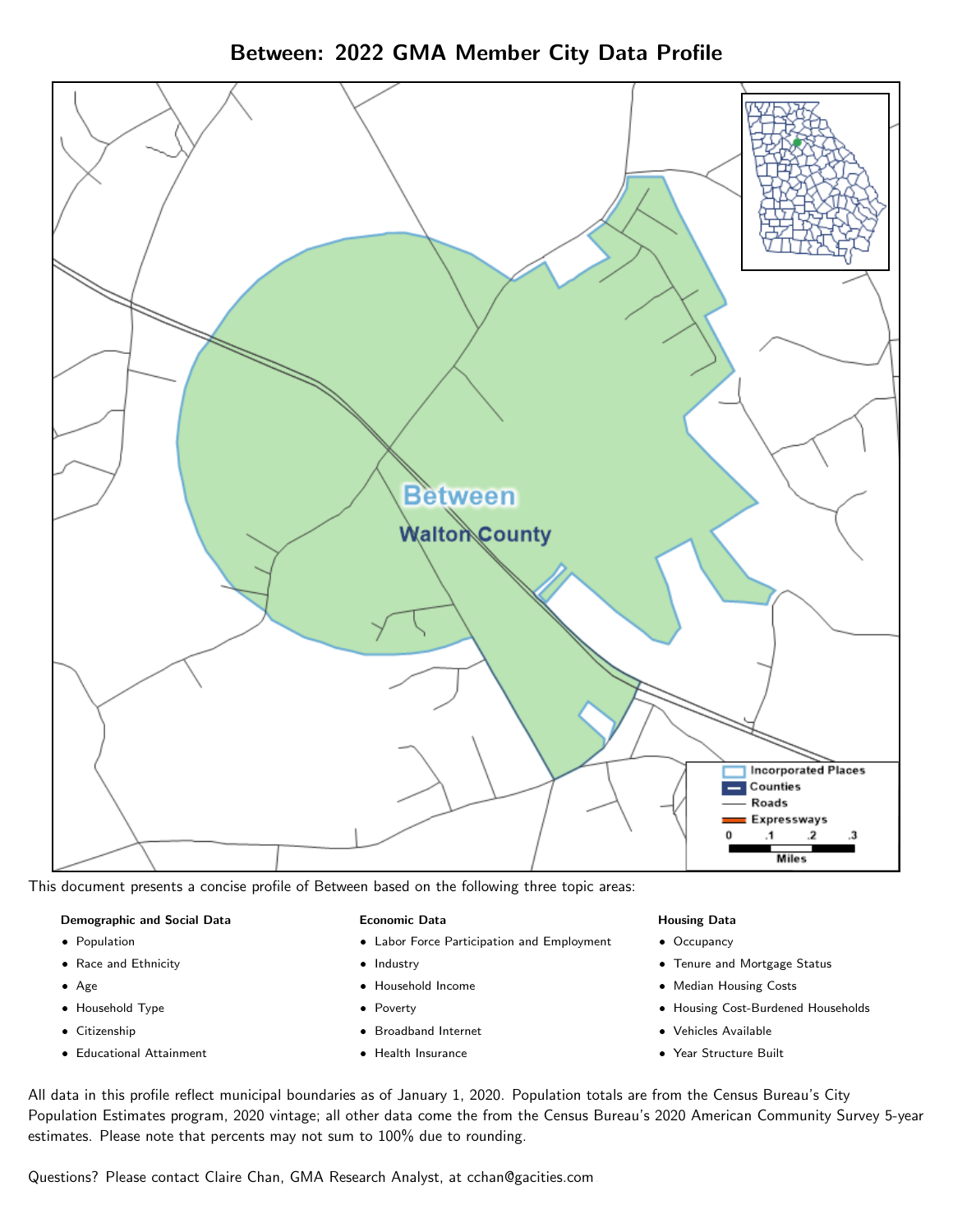# Between: Demographic and Social





## **Citizenship**



Source: American Community Survey, 2020 5-year estimates, table B05002 Source: American Community Survey, 2020 5-year estimates, table B15002

## Race and Ethnicity



Source: U.S. Census Bureau, City Population Estimates, 2020 vintage Source: American Community Survey, 2020 5-year estimates, table B03002

# Household Type



Source: American Community Survey, 2020 5-year estimates, table B01001 Source: American Community Survey, 2020 5-year estimates, table B11001

## Educational Attainment



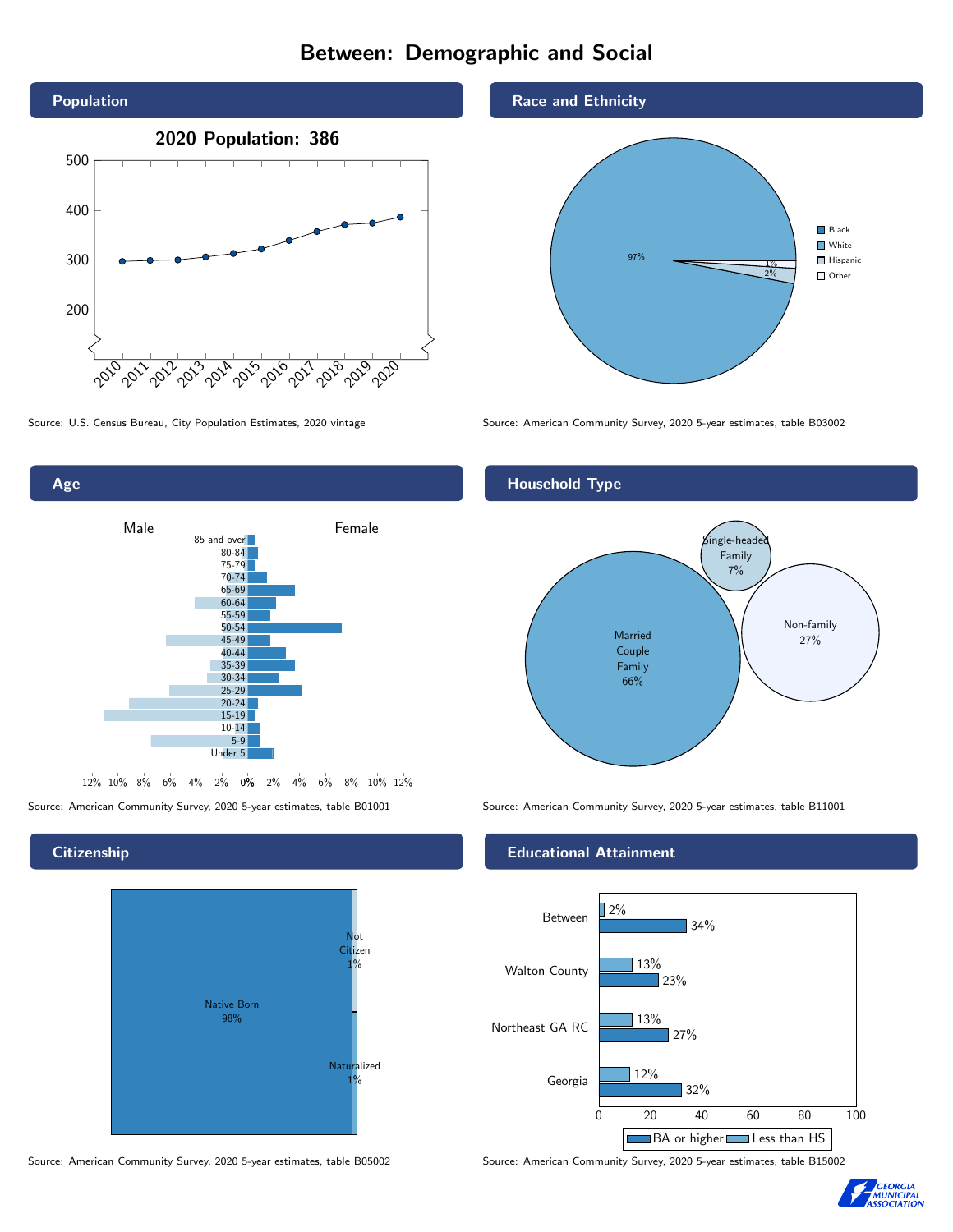# Between: Economic



Source: American Community Survey, 2020 5-year estimates, table B23001 Note: Unemployment rate is based upon the civilian labor force.





Source: American Community Survey, 2020 5-year estimates, tables B19013 and B19025 Source: American Community Survey, 2020 5-year estimates, table B17010



Source: American Community Survey, 2020 5-year estimates, table B28002 Source: American Community Survey, 2020 5-year estimates, table B18135

#### Industry

| Agriculture, forestry, fishing and hunting, and mining      | $0\%$ |
|-------------------------------------------------------------|-------|
| Construction                                                | 2%    |
| Manufacturing                                               | 2%    |
| <b>Wholesale Trade</b>                                      | 4%    |
| Retail Trade                                                | 5%    |
| Transportation and warehousing, and utilities               | 4%    |
| Information                                                 | $1\%$ |
| Finance and insurance, real estate, rental, leasing         | 5%    |
| Professional, scientific, mgt, administrative, waste mgt    | 48%   |
| Educational services, and health care and social assistance | 20%   |
| Arts, entertainment, recreation, accommodation, food        | $2\%$ |
| service                                                     |       |
| Other services, except public administration                | $2\%$ |
| Public administration                                       | 5%    |

Source: American Community Survey, 2020 5-year estimates, table C24030

## Poverty



# **Health Insurance**